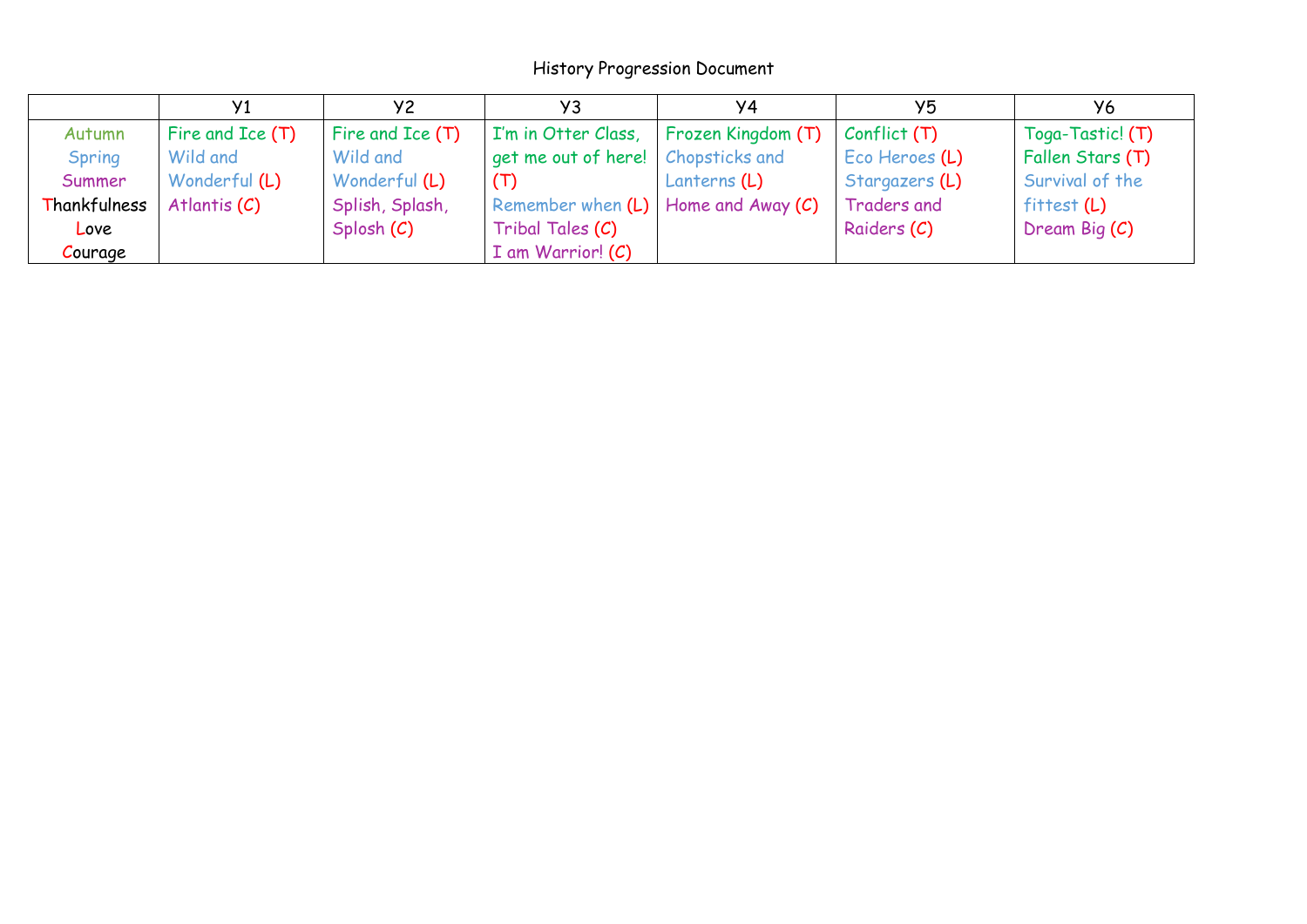| EYFS/<br>National<br>Curriculum<br>Links<br>Pupils should<br>be taught<br>about: | <b>Events beyond</b><br>living memory that<br>are significant<br>nationally. (Bonfire<br>Night)<br>The lives of<br>significant<br>individuals in the<br>past. (Guy Fawkes<br>and Rosa Parks)<br><b>Events</b><br>commemorated<br>through festivals<br>or anniversaries.<br>(Firework)<br>celebrations around<br>the world. Bonfire<br>night) | <b>Changes beyond</b><br>living memory and<br>significant<br>historical event.<br>(The Great Fire of<br>London)<br>The lives of a<br>significant<br>individuals in the<br>past. (Samuel<br>Pepys)<br>Significant<br>historical events.<br>people and places<br>in their own<br>locality. (St<br>Leonards Dragon) | A non-European<br>society that<br>provides contrasts<br>with British history<br>- a study of Mayan<br>civilization c. AD<br>900<br>A study of an<br>aspect or theme in<br><b>British history</b><br>(Inventions and<br>inventors,<br>Leisure and<br>entertainment and<br>Feminism throughout<br>the decades.)<br>Continue to develop<br>a chronologically<br>secure knowledge<br>and understanding<br>of British, local and<br>world history<br>(Berlin Wall)<br><b>Changes in Britain</b><br>from the Stone Age<br>to the Iron Age.<br>The Roman Empire<br>and its impact on<br><b>Britain</b><br>(Julius Caesar) | The achievements of<br>the earliest<br>civilizations<br>(Shang Dynasty of<br>Ancient China)<br>A local history study<br>(Study of Warnham) | A study of an aspect<br>or theme in British<br>History that extends<br>pupils' chronological<br>knowledge beyond<br>1066 (Conflict and<br><b>WW2)</b><br>Develop a<br>chronologically<br>secure knowledge<br>and understanding of<br>world history (The<br>history of space<br>exploration)<br><b>Britain's settlement</b><br>by Anglo-Saxons and<br><b>Scots (Traders and</b><br>Raiders: Anglo<br>Saxons)<br>The Viking and<br>Anglo-Saxon struggle<br>for the Kingdom of<br>England to the time<br>of Edward the<br>Confessor<br>(Traders and Raiders:<br>Vikings) | Ancient Greece - a<br>study of ~Greek life<br>and achievements<br>and their influence<br>on the western world<br>(Toga-Tastic!)<br>Continue to develop a<br>chronologically<br>secure knowledge<br>and understanding of<br>world history<br>(Hitler's rise to power<br>and Concentration<br>camps)<br>Study an aspect or<br>theme in British<br>history that extends<br>pupils' chronological |
|----------------------------------------------------------------------------------|----------------------------------------------------------------------------------------------------------------------------------------------------------------------------------------------------------------------------------------------------------------------------------------------------------------------------------------------|------------------------------------------------------------------------------------------------------------------------------------------------------------------------------------------------------------------------------------------------------------------------------------------------------------------|--------------------------------------------------------------------------------------------------------------------------------------------------------------------------------------------------------------------------------------------------------------------------------------------------------------------------------------------------------------------------------------------------------------------------------------------------------------------------------------------------------------------------------------------------------------------------------------------------------------------|--------------------------------------------------------------------------------------------------------------------------------------------|-----------------------------------------------------------------------------------------------------------------------------------------------------------------------------------------------------------------------------------------------------------------------------------------------------------------------------------------------------------------------------------------------------------------------------------------------------------------------------------------------------------------------------------------------------------------------|-----------------------------------------------------------------------------------------------------------------------------------------------------------------------------------------------------------------------------------------------------------------------------------------------------------------------------------------------------------------------------------------------|
|                                                                                  | The lives of<br>significant<br>individuals in the<br>past who have<br>contributed to<br>national and<br>international<br>achievements.<br>Compare aspects<br>of life in different<br>periods.<br>(Emmeline<br>Pankhurst and<br>Henry VIII)                                                                                                   | <b>Events beyond</b><br>living memory (The<br>Victorians)<br>The lives of<br>significant<br>individuals in the<br>past<br>(Queen Victoria)<br>Significant history<br>in own locality<br>(History of<br><b>Warnham Nature</b>                                                                                     |                                                                                                                                                                                                                                                                                                                                                                                                                                                                                                                                                                                                                    |                                                                                                                                            |                                                                                                                                                                                                                                                                                                                                                                                                                                                                                                                                                                       | knowledge<br>They should<br>construct informed<br>responses that<br>involve thoughtful<br>selection and<br>organization of<br>relevant historical<br>information Exploring<br><b>Black History and</b><br><b>Famous feminists</b><br>People who Changed<br>the World -<br>inventors, activists,<br>teachers etc.                                                                              |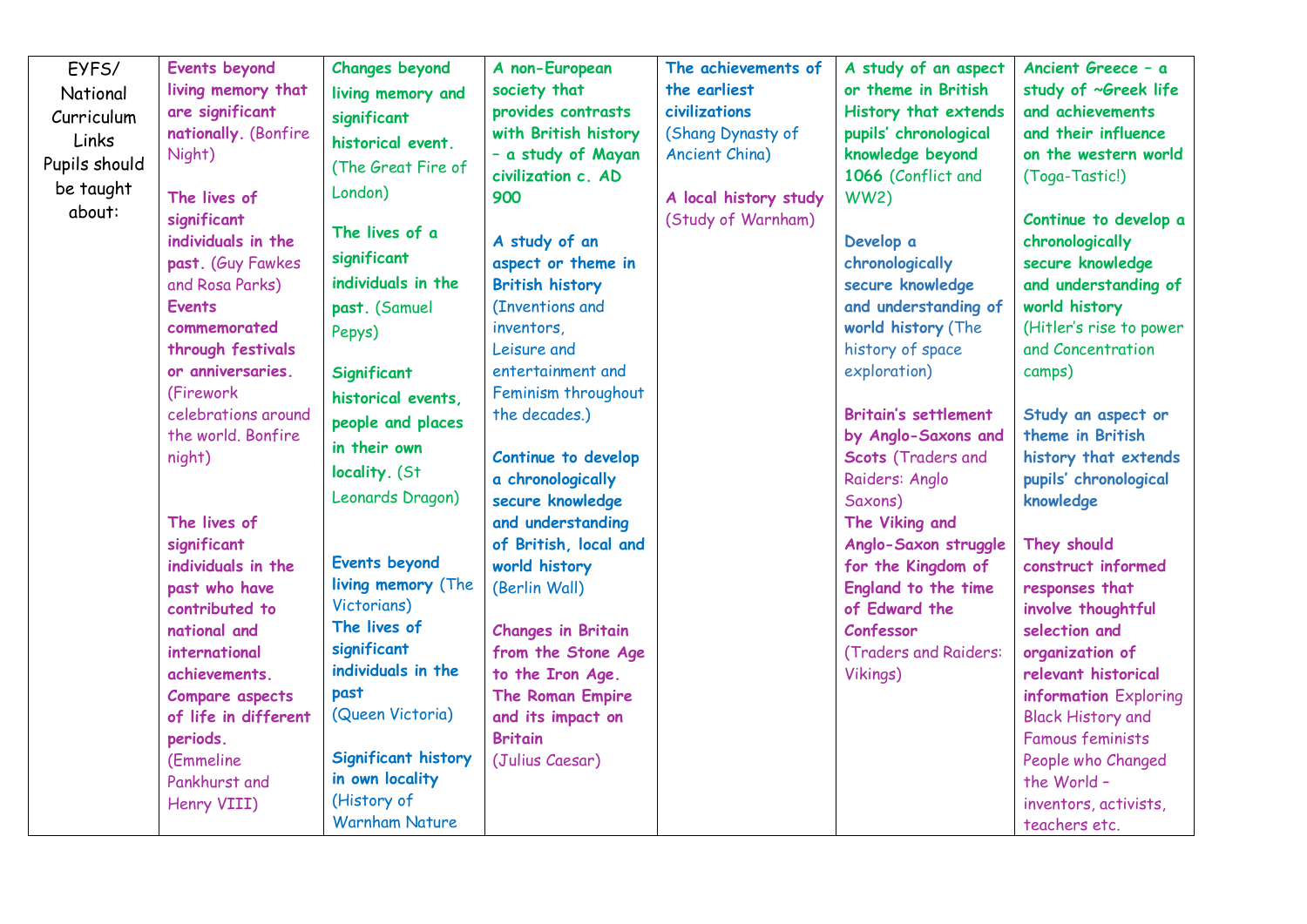| Develop an            | Reserve and the    |  |  |
|-----------------------|--------------------|--|--|
| awareness of the      | Deer Park)         |  |  |
| past, using common    |                    |  |  |
| words and phrases     | Events beyond      |  |  |
| to the passing of     | living memory that |  |  |
| time. (Children to    | are significant    |  |  |
| create their own      | (Christopher       |  |  |
| timeline of their     | Columbus; Famous   |  |  |
| lives)                | pirates)           |  |  |
| <b>Changes within</b> |                    |  |  |
| living memory         |                    |  |  |
| (Talk about how       |                    |  |  |
| some things are       |                    |  |  |
| different to how      |                    |  |  |
| they were in the      |                    |  |  |
| past.)                |                    |  |  |
| The lives of          |                    |  |  |
| significant           |                    |  |  |
| individuals           |                    |  |  |
| (explorers)           |                    |  |  |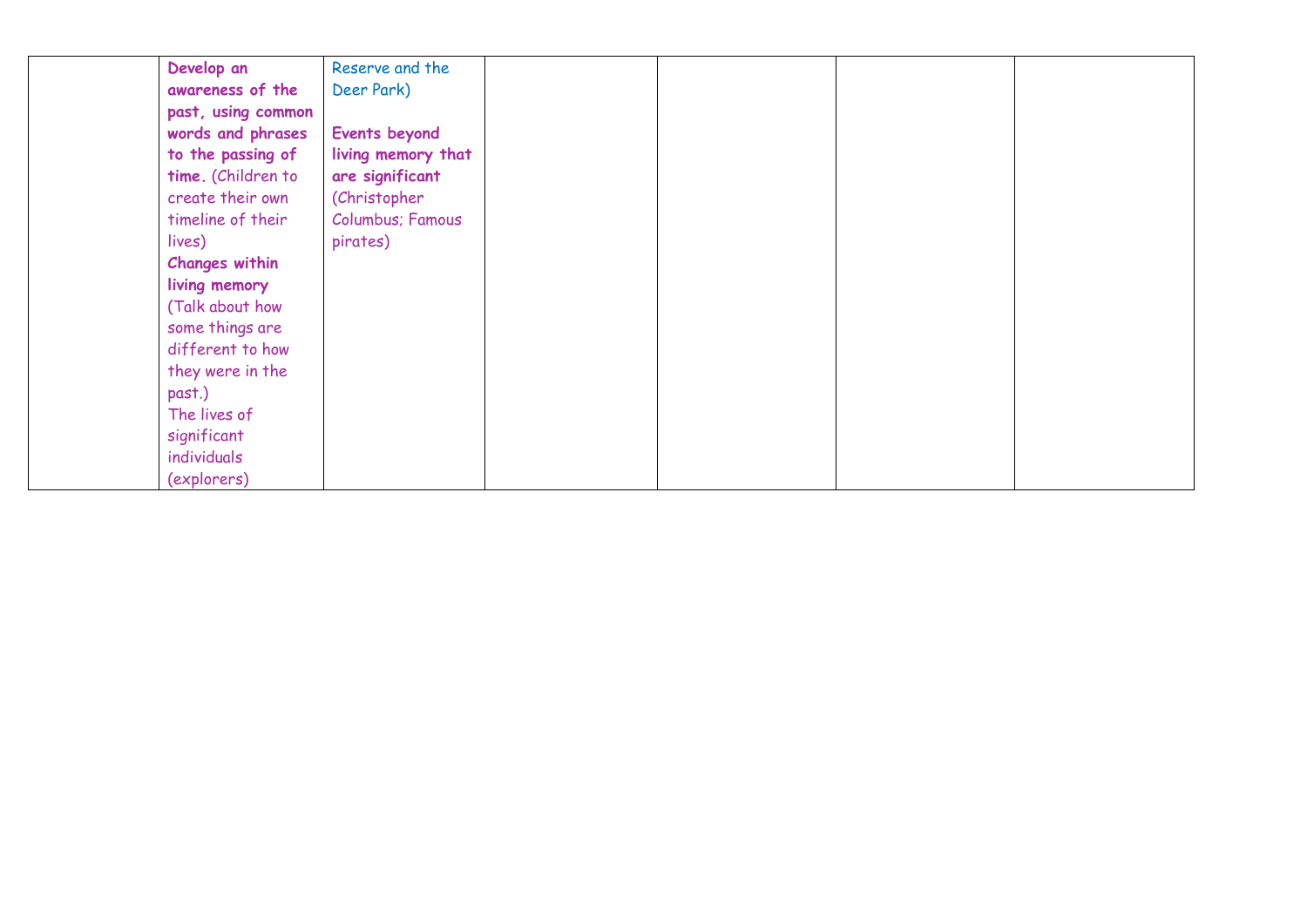| Assessment | $\cdot$ I can place     | ·I can place           | $\cdot$ I can place a  | $\cdot$ I can place the | ·I can use a timeline | I can talk<br>$\bullet$ |
|------------|-------------------------|------------------------|------------------------|-------------------------|-----------------------|-------------------------|
|            | events I have           | several events I       | number of events       | periods of time I       | to help me talk       | confidently about       |
|            | been learning           | have been              | chronologically on a   | am learning about       | about key aspects     | the different           |
|            | about in order.         | learning about on      | BC/AD timeline.        | on a timeline.          | within the time       | periods of time I       |
|            | .I know that            | a timeline.            | $\cdot$ I can use      | ·I can find links       | periods I have        | have studied,           |
|            | people lived and        | ·I can use a wider     | appropriate            | between the             | studied.              | providing an            |
|            | that things             | range of words         | historical terms       | periods of time that    | ·I can describe       | accurate                |
|            | happened before         | and phrases to         | when talking about     | I study.                | connections and       | chronology.             |
|            | I was born.             | support my work        | chronology i.e.        | ·I can talk about       | identify contrasts    | ·I can make links       |
|            | $\cdot$ I can give some | in History i.e.        | periods, BC, AD,       | the main events and     | when talking about    | within and across       |
|            | reasons to              | chronological,         | age, century etc       | key changes that        | different time        | periods of history      |
|            | describe how my         | timeline, years,       | $\cdot$ I can make     | took place within       | periods.              | studied.                |
|            | own life is             | lifetime etc           | comparisons            | the time periods I      | ·I can give reasons   | ·I can describe         |
|            | different from          | ·I can talk about      | between ways of        | have studied.           | for the main events   | connections,            |
|            | lives of people in      | the lives of           | life at different      | ·I can compare and      | and key changes       | identify contrasts      |
|            | the past.               | people/important       | times i.e. modern      | contrast beliefs and    | that took place       | and talk about          |
|            | ·I can talk about       | events that            | times/past times in    | cultures of             | within the time       | trends over time to     |
|            | why important           | happened in the        | UK as studied.         | different groups of     | periods I have        | show my                 |
|            | familiar events         | past.                  | ·I can describe        | people living within    | studied.              | understanding of        |
|            | happened and            | ·I can talk about      | different aspects      | Britain at the same     | ·I can talk about     | chronology.             |
|            | what followed as a      | why people did         | of society during      | time i.e. Anglo-        | significant           | ·I can talk about       |
|            | result i.e. we have     | things and what        | past British times     | Saxons & Vikings        | people/events         | significant             |
|            | bonfire night etc       | happened as a          | i.e. social, cultural, | .I know about           | within the time       | individuals from the    |
|            | ·I can use common       | result i.e. why did    | religious customs.     | significant             | periods I have        | past and offer          |
|            | words and phrases       | people go              | $\cdot$ I know who the | people/events           | studied and           | explanations for        |
|            | when I am talking       | exploring in the       | significant            | within the time         | describe their        | their actions.          |
|            | about my work in        | past?                  | people/events were     | periods I have          | impact on life at     | ·I can provide          |
|            | History, i.e.           | $\cdot$ I can identify | and why they were      | studied and can         | that time.            | reasons why some        |
|            | before, after,          | some similarities      | important.             | describe their          | .I can find out       | events, individuals,    |
|            | earlier, later, long    | and differences        | .I know that           | impact on life at       | about the past by     | developments are        |
|            | ago, in the past,       | between life now       | aspects of life        | that time.              | asking and            | seen as more            |
|            | now.                    | and life in the        | today have been        | ·I can choose a         | answering             | significant than        |
|            | .I can answer how       | past.                  | affected by past       | range of sources to     | questions, selecting  | others.                 |
|            | and why questions       |                        |                        | help me to talk in      | and using a range of  |                         |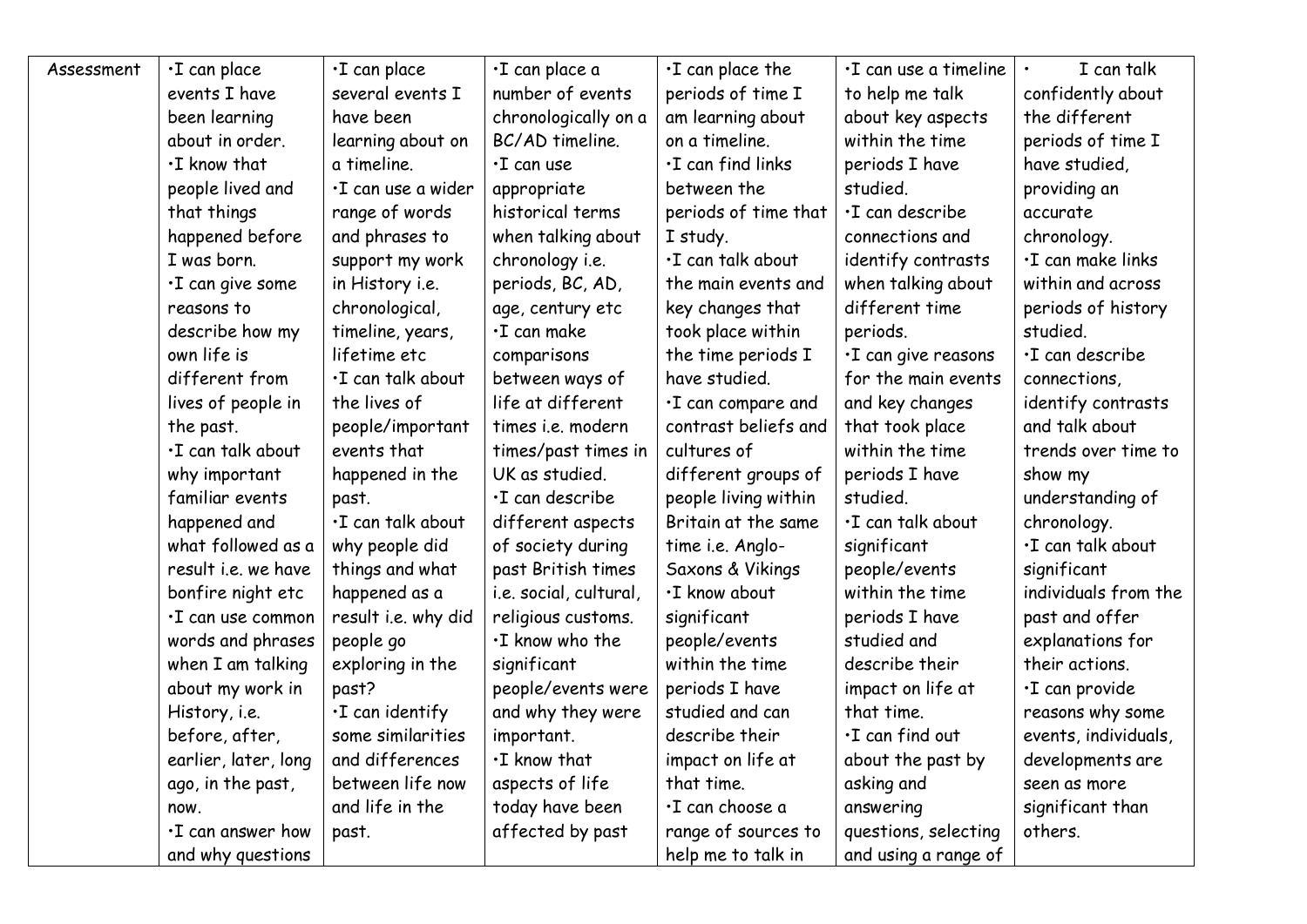|                                | in response to<br>stories or events.<br>.I know that<br>information about<br>the past can be<br>found in books<br>and on computers | ·I can ask<br>relevant<br>questions to find<br>out more about<br>the past.<br>$\cdot$ I can answer<br>questions about<br>the past, giving<br>simple reasons<br>for my answers.<br>·I can find simple<br>information using<br>books or<br>computers to<br>learn more about<br>the past | <b>British times</b><br>studied.<br>.I can choose the<br>best source to help<br>me to answer a<br>question about the<br>past.<br>.I know that the<br>past can be<br>represented and<br>interpreted in<br>different ways.<br>·I can use a<br>frame/template to<br>record my<br>knowledge of the<br>past including key<br>information and<br>historical terms. | depth about<br>different aspects<br>of the past.<br>·I can give<br>examples of how<br>the past can be<br>represented and<br>interpreted in<br>different ways.<br>·I can follow a set<br>of success criteria<br>in order to present<br>my knowledge and<br>understanding of<br>History | sources to provide<br>evidence.<br>$\cdot$ I can explain the<br>different ways that<br>the past can be<br>represented and<br>how this affects<br>interpretation.<br>·I can work with<br>increasing<br>independence to<br>record my<br>knowledge and<br>understanding<br>about the past in a<br>variety of ways<br>using dates and<br>historical terms<br>appropriately.<br>·I can compare<br>Ancient Greek<br>houses-to the<br>Roman houses<br>studied in Year 3. | ·I can find out<br>about the past by<br>asking and<br>answering<br>questions,<br>evaluating and<br>selecting a range of<br>sources to provide<br>the most relevant<br>evidence.<br>·I can give reasons<br>for the different<br>ways the past is<br>represented and<br>how this affects<br>interpretation.<br>·I can work<br>independently/ in a<br>small group to<br>record my<br>knowledge and<br>understanding<br>about the past in a<br>variety of ways<br>using dates and<br>historical terms<br>appropriately. |
|--------------------------------|------------------------------------------------------------------------------------------------------------------------------------|---------------------------------------------------------------------------------------------------------------------------------------------------------------------------------------------------------------------------------------------------------------------------------------|--------------------------------------------------------------------------------------------------------------------------------------------------------------------------------------------------------------------------------------------------------------------------------------------------------------------------------------------------------------|---------------------------------------------------------------------------------------------------------------------------------------------------------------------------------------------------------------------------------------------------------------------------------------|-------------------------------------------------------------------------------------------------------------------------------------------------------------------------------------------------------------------------------------------------------------------------------------------------------------------------------------------------------------------------------------------------------------------------------------------------------------------|---------------------------------------------------------------------------------------------------------------------------------------------------------------------------------------------------------------------------------------------------------------------------------------------------------------------------------------------------------------------------------------------------------------------------------------------------------------------------------------------------------------------|
| Local History                  |                                                                                                                                    | St Leonard's<br>Dragon. History<br>of Warnham Deer<br>Park.                                                                                                                                                                                                                           |                                                                                                                                                                                                                                                                                                                                                              | History Study of<br>Warnham                                                                                                                                                                                                                                                           | Warnham in WW2                                                                                                                                                                                                                                                                                                                                                                                                                                                    |                                                                                                                                                                                                                                                                                                                                                                                                                                                                                                                     |
| Chronological<br>understanding | Sequence events<br>in own life or<br>other's lives                                                                                 | Begin to use<br>$\bullet$<br>dates                                                                                                                                                                                                                                                    | Understand that a<br>$\bullet$<br>timeline can be                                                                                                                                                                                                                                                                                                            | Place events from<br>$\bullet$<br>period studied on a<br>longer timeline -                                                                                                                                                                                                            | Know and<br>$\bullet$<br>sequence key<br>events,                                                                                                                                                                                                                                                                                                                                                                                                                  | Place current study<br>$\bullet$<br>on a timeline in<br>relation to other                                                                                                                                                                                                                                                                                                                                                                                                                                           |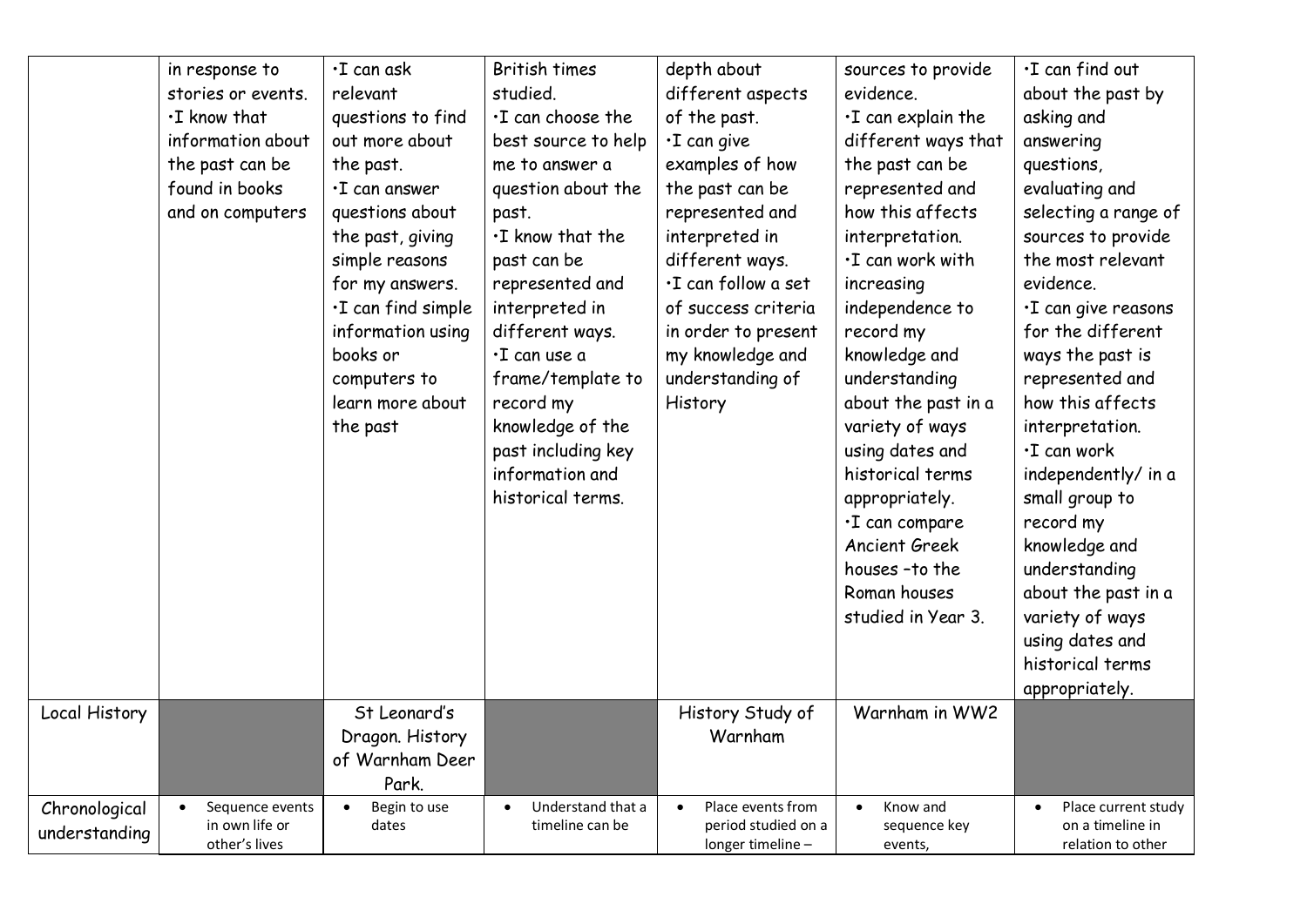|                       | Discuss changes I<br>$\bullet$<br>have had since I<br>was born<br>Sequence 3 or 4<br>artefacts from<br>distinctly<br>different periods<br>of time<br>Understand<br>difference<br>between in the<br>present day and<br>in the past | Use a timeline<br>$\bullet$<br>to place<br>important<br>events<br>Understand and<br>$\bullet$<br>explain reasons<br>for doing so<br>when putting<br>people, events<br>and objects in<br>order of when<br>happened using<br>a simple scale<br>Recount and<br>$\bullet$<br>sequence<br>changes in own<br>life over time<br>Understand and<br>use correct<br>vocabulary<br>when talking<br>about an event<br>Sequence<br>$\bullet$<br>artefacts and<br>photos closer<br>together in time<br>Describe<br>$\bullet$<br>memories of<br>key events in<br>own life | divided into BC<br>and AD<br>Use timeline to<br>$\bullet$<br>place historical<br>events in<br>chronological<br>order<br>Describe dates of<br>and order<br>significant events<br>from the period<br>studied<br>Sequence several<br>events or<br>artefacts<br>Place the time<br>being studied on a<br>bigger timeline | Begin to show<br>$\bullet$<br>understanding of<br>time-lapse period<br>studied now to<br>that of Year 3<br>Begin to date<br>$\bullet$<br>events<br>Use terms BC & AD<br>$\bullet$<br>and explain<br>relationships<br>Order significant<br>$\bullet$<br>events and dates<br>on a timeline<br>Describe main<br>$\bullet$<br>changes in the<br>period being<br>studied | movements and<br>dates of time<br>studied and place<br>on a timeline<br>Greater<br>$\bullet$<br>understanding of<br>relationships<br>between periods<br>studied so far<br>Make comparisons<br>between different<br>times in the past<br>Describe the main<br>changes in the<br>period being<br>studied | studies in previous<br>years<br>Sequence up to 10<br>$\bullet$<br>events on a<br>timeline<br>Order significant<br>$\bullet$<br>events,<br>movements and<br>dates on a timeline<br>Identify and<br>$\bullet$<br>compare changes<br>within and across<br>different periods<br>Understand how<br>$\bullet$<br>some historical<br>events occurred<br>concurrently in<br>different locations<br>i.e. (Ancient<br>Greece coincided<br>with the Bronze<br>Age in the UK) |
|-----------------------|-----------------------------------------------------------------------------------------------------------------------------------------------------------------------------------------------------------------------------------|------------------------------------------------------------------------------------------------------------------------------------------------------------------------------------------------------------------------------------------------------------------------------------------------------------------------------------------------------------------------------------------------------------------------------------------------------------------------------------------------------------------------------------------------------------|---------------------------------------------------------------------------------------------------------------------------------------------------------------------------------------------------------------------------------------------------------------------------------------------------------------------|---------------------------------------------------------------------------------------------------------------------------------------------------------------------------------------------------------------------------------------------------------------------------------------------------------------------------------------------------------------------|--------------------------------------------------------------------------------------------------------------------------------------------------------------------------------------------------------------------------------------------------------------------------------------------------------|-------------------------------------------------------------------------------------------------------------------------------------------------------------------------------------------------------------------------------------------------------------------------------------------------------------------------------------------------------------------------------------------------------------------------------------------------------------------|
| Historical<br>enquiry | Find answers to<br>$\bullet$<br>simple questions<br>about the past<br>using artefacts<br>as source of<br>information<br>Look at pictures<br>of artefacts from<br>the past and<br>present and ask<br>simple questions              | Use a range of<br>$\bullet$<br>information or<br>sources to<br>answer<br>questions<br>Be able to ask<br>$\bullet$<br>own question<br>about the past<br>Identify<br>$\bullet$<br>different ways<br>in which the                                                                                                                                                                                                                                                                                                                                             | Ask questions<br>$\bullet$<br>about the past<br>considering<br>similarity and<br>difference and<br>significance<br>Suggest where to<br>find answers to<br>questions<br>considering a<br>range of sources<br>such as                                                                                                 | Use evidence to<br>$\bullet$<br>build up a picture<br>of a past event<br>Choose relevant<br>$\bullet$<br>material to present<br>a picture of one<br>aspect of life in the<br>past<br>Ask a variety of<br>$\bullet$<br>questions                                                                                                                                     | Begin to identify<br>$\bullet$<br>primary and<br>secondary sources<br>Use variety of<br>$\bullet$<br>evidence to build<br>up a picture of a<br>past event<br>Select relevant<br>sections of<br>information<br>Use books and<br>internet for                                                            | Devise, ask and<br>$\bullet$<br>answer more<br>complex questions<br>about the past,<br>considering key<br>concepts in history<br>Select most<br>$\bullet$<br>appropriate<br>sources such as<br>documents/printed<br>sources, internet,<br>pictures/photos,                                                                                                                                                                                                        |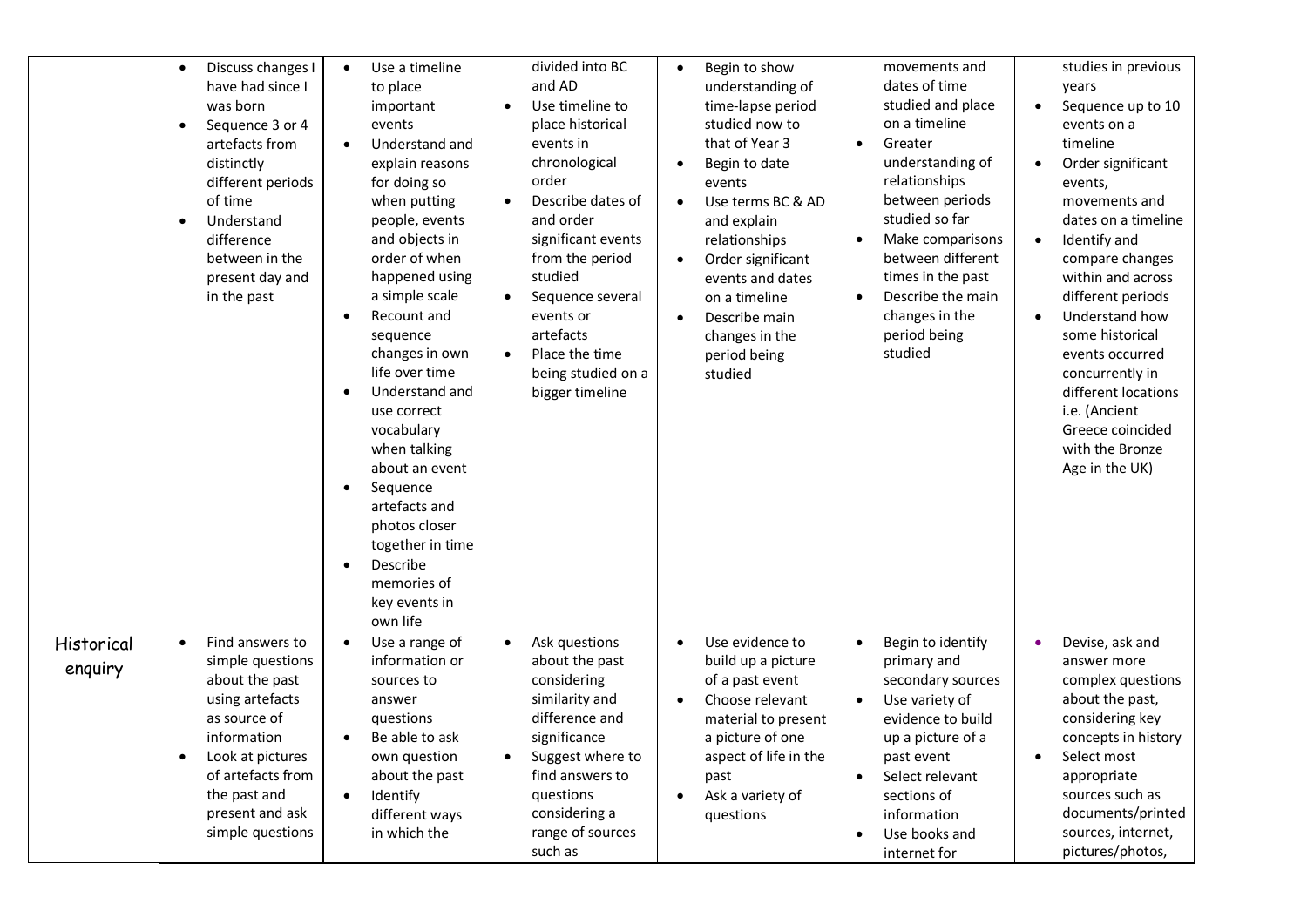|                              | $\bullet$<br>$\bullet$<br>$\bullet$<br>$\bullet$ | about their use<br>etc<br>Understand that<br>we find out<br>about the past<br>from pictures,<br>artefacts,<br>stories, books<br>Ask questions<br>about old and<br>new objects<br>Begin to suggest<br>explanations<br>about what an<br>object was used<br>for in the past<br>Ask questions<br>about a famous<br>person by<br>looking at<br>picture/photo of<br>them | $\bullet$<br>$\bullet$<br>$\bullet$ | past is<br>represented<br>Find out<br>information<br>from an older<br>person by<br>talking to them<br>Find out about a<br>famous Briton<br>from the past<br>using different<br>resources to<br>help them<br>Simple research<br>about a famous<br>local or British<br>event | $\bullet$<br>$\bullet$ | documents,<br>databases,<br>pictures, photos,<br>music, artefacts,<br>buildings,<br>museums etc<br>Understand that<br>knowledge of past<br>is made up from<br>variety of sources<br>Construct and<br>organise<br>responses by<br>selecting relevant<br>historical data | $\bullet$<br>$\bullet$<br>$\bullet$ | Begin to use books<br>and internet to<br>research<br><b>Use</b><br>documents/printed<br>sources, internet,<br>pictures/photos,<br>music, artefacts,<br>buildings,<br>museums to collect<br>evidence about the<br>past<br>Ask questions and<br>find answers about<br>the past $-$<br>similarities,<br>differences, cause,<br>change,<br>significance | $\bullet$<br>$\bullet$ | research with<br>increasing<br>confidence<br>Begin to select<br>most appropriate<br>sources such as<br>documents/printed<br>sources, internet,<br>pictures/photos,<br>music, artefacts,<br>buildings,<br>museums to collect<br>evidence about the<br>past<br>Choose reliable<br>sources of<br>evidence to answer<br>questions, realising<br>that there is often<br>not a single answer<br>to historical<br>questions<br>Begin to<br>investigate own<br>lines of enquiry by<br>posing questions | $\bullet$<br>$\bullet$<br>$\bullet$<br>$\bullet$ | music, artefacts,<br>buildings,<br>museums to collect<br>evidence about the<br>past and give<br>reasons for choices<br>Analyse range of<br>source material to<br>promote evidence<br>about the past<br>Investigate own<br>lines of enquiry by<br>posing questions<br>to answer<br>Construct and<br>organise response<br>by selecting and<br>organising relevant<br>historical data<br>Recognise primary<br>and secondary<br>sources |
|------------------------------|--------------------------------------------------|--------------------------------------------------------------------------------------------------------------------------------------------------------------------------------------------------------------------------------------------------------------------------------------------------------------------------------------------------------------------|-------------------------------------|----------------------------------------------------------------------------------------------------------------------------------------------------------------------------------------------------------------------------------------------------------------------------|------------------------|------------------------------------------------------------------------------------------------------------------------------------------------------------------------------------------------------------------------------------------------------------------------|-------------------------------------|-----------------------------------------------------------------------------------------------------------------------------------------------------------------------------------------------------------------------------------------------------------------------------------------------------------------------------------------------------|------------------------|------------------------------------------------------------------------------------------------------------------------------------------------------------------------------------------------------------------------------------------------------------------------------------------------------------------------------------------------------------------------------------------------------------------------------------------------------------------------------------------------|--------------------------------------------------|-------------------------------------------------------------------------------------------------------------------------------------------------------------------------------------------------------------------------------------------------------------------------------------------------------------------------------------------------------------------------------------------------------------------------------------|
|                              |                                                  |                                                                                                                                                                                                                                                                                                                                                                    |                                     |                                                                                                                                                                                                                                                                            |                        |                                                                                                                                                                                                                                                                        |                                     |                                                                                                                                                                                                                                                                                                                                                     |                        | to answer                                                                                                                                                                                                                                                                                                                                                                                                                                                                                      |                                                  |                                                                                                                                                                                                                                                                                                                                                                                                                                     |
| Historical<br>interpretation | $\bullet$<br>$\bullet$                           | Use stories to<br>encourage chn to<br>distinguish<br>between fact and<br>fiction<br>Compare adults<br>talking about their<br>memories - how<br>reliable are they?<br>Look at books,<br>videos, photos,<br>pictures and<br>artefacts to find<br>out about the past                                                                                                  | $\bullet$<br>$\bullet$<br>$\bullet$ | Compare 2<br>different versions<br>of past events<br>Compare pics or<br>photos of<br>people/events in<br>the past<br>Discuss reliability<br>of photos of<br>people/events in<br>the past<br>Look at books,<br>videos, photos,<br>pictures, artefacts<br>eye-witness        | $\bullet$<br>$\bullet$ | Identify and<br>give reasons for<br>different ways<br>in which the<br>past is<br>represented<br>Distinguish<br>between<br>different<br>$sources -$<br>compare<br>different<br>versions of the<br>same story                                                            | $\bullet$<br>$\bullet$<br>$\bullet$ | Know that<br>people in the<br>past represent<br>events or ideas<br>in a way that<br>persuades<br>others<br>Look at<br>evidence<br>available<br>Begin to<br>evaluate the<br>usefulness of<br>different<br>sources                                                                                                                                    |                        | Compare<br>$\bullet$<br>accounts of<br>events from<br>different<br>sources - fact or<br>fiction<br>Offer some<br>$\bullet$<br>reasons for<br>different<br>versions of<br>events<br>Evaluate<br>evidence to<br>choose the most<br>reliable forms                                                                                                                                                                                                                                                | $\bullet$                                        | Link sources and<br>work out how<br>conclusions<br>were arrived at<br>Consider ways<br>of checking the<br>accuracy of<br>interpretations<br>- fact or fiction<br>and opinion<br>Be aware that<br>different<br>evidence will<br>lead to different<br>conclusions                                                                                                                                                                     |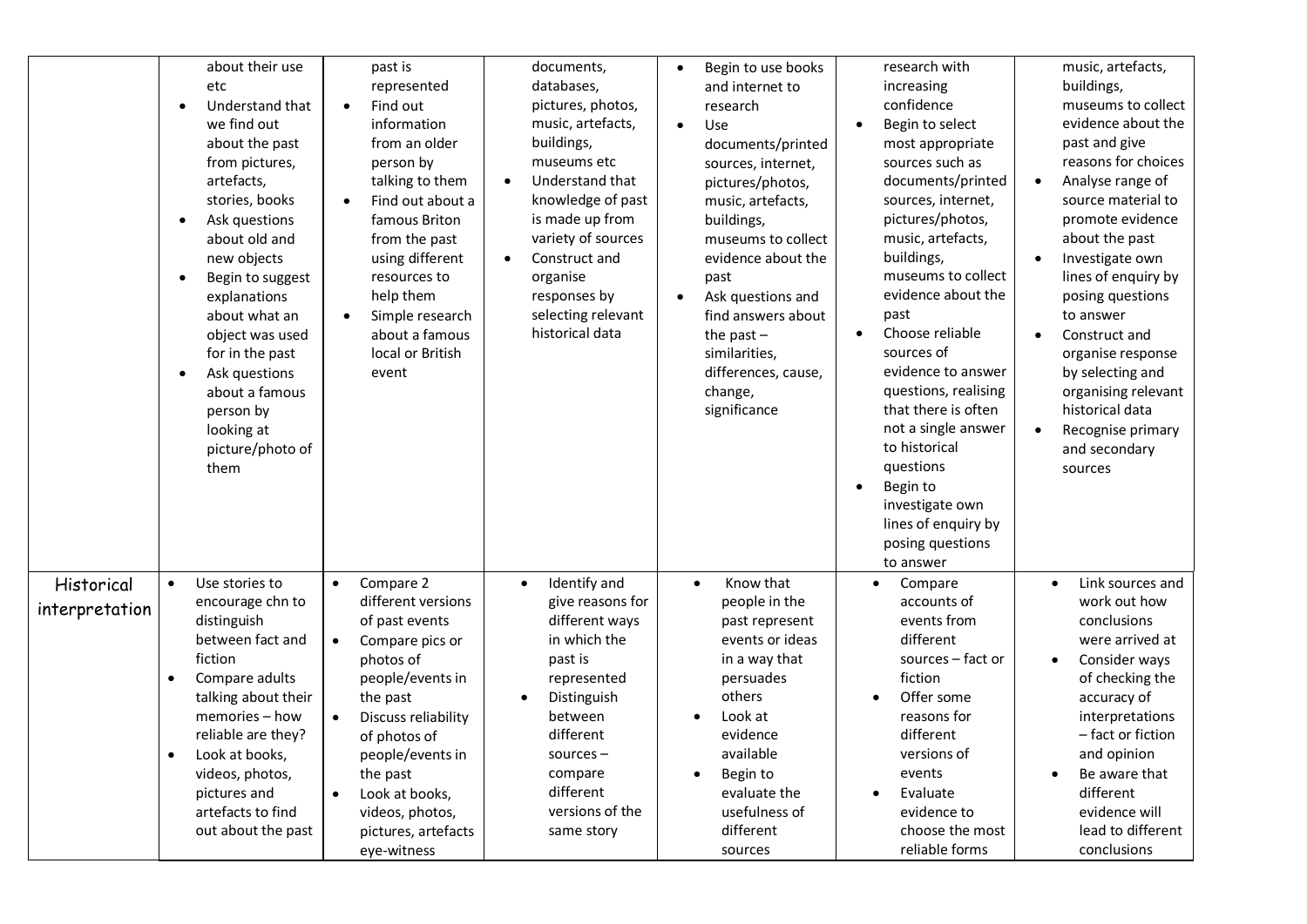|                                      |                                           | accounts,<br>buildings,<br>museums/<br>galleries/historical<br>sites, internet to<br>find out about the<br>past | Look at<br>representations<br>of the period $-$<br>museum,<br>cartoons etc | Use books and<br>$\bullet$<br>own knowledge         |                                                 | Confidently use<br>library &<br>internet for<br>research<br>Understand that<br>some evidence<br>from the past is<br>propaganda,<br>opinion or<br>misinformation<br>and this affects<br>interpretations<br>of history<br>Evaluate<br>$\bullet$<br>evidence to<br>choose the most<br>reliable form<br>Know that<br>people in the<br>past have a<br>point of view<br>and this can<br>affect<br>interpretation |
|--------------------------------------|-------------------------------------------|-----------------------------------------------------------------------------------------------------------------|----------------------------------------------------------------------------|-----------------------------------------------------|-------------------------------------------------|------------------------------------------------------------------------------------------------------------------------------------------------------------------------------------------------------------------------------------------------------------------------------------------------------------------------------------------------------------------------------------------------------------|
| Diversity                            | <b>Emmeline</b>                           | Gertrude Ederle                                                                                                 | <b>Mayan Civilisation</b>                                                  | Study of Chinese                                    | Caribbean airmen                                | <b>Black History</b>                                                                                                                                                                                                                                                                                                                                                                                       |
| <b>Focus</b><br><b>Black History</b> | Pankhurst                                 |                                                                                                                 | Study of feminism                                                          | history                                             | in WW2<br>Learning about the                    | Study                                                                                                                                                                                                                                                                                                                                                                                                      |
| Month                                |                                           |                                                                                                                 |                                                                            |                                                     | evacuation                                      |                                                                                                                                                                                                                                                                                                                                                                                                            |
| Women's                              |                                           |                                                                                                                 |                                                                            |                                                     | experiences of Mrs                              |                                                                                                                                                                                                                                                                                                                                                                                                            |
| History                              |                                           |                                                                                                                 |                                                                            |                                                     | Campbell                                        |                                                                                                                                                                                                                                                                                                                                                                                                            |
| Month                                |                                           |                                                                                                                 |                                                                            |                                                     | <b>Lillian Bader</b>                            |                                                                                                                                                                                                                                                                                                                                                                                                            |
| <b>LBQT</b>                          |                                           |                                                                                                                 |                                                                            |                                                     |                                                 |                                                                                                                                                                                                                                                                                                                                                                                                            |
| History                              |                                           |                                                                                                                 |                                                                            |                                                     |                                                 |                                                                                                                                                                                                                                                                                                                                                                                                            |
| Month                                |                                           |                                                                                                                 |                                                                            |                                                     |                                                 |                                                                                                                                                                                                                                                                                                                                                                                                            |
| Key                                  | now, yesterday, last                      | Past, present,                                                                                                  | Chronology, BC (Before                                                     | Terms associated with                               | Use relevant terms and                          | Use relevant terms and                                                                                                                                                                                                                                                                                                                                                                                     |
| Vocabulary                           | week, when I was<br>younger, before I was | decades, centuries,<br>ancestors, timeline,                                                                     | Christ) AD (Anno<br>Domini), civilisation,                                 | the period, emperor,<br>dynasty, priest, sacrifice, | period labels, (Nazi,<br>conflict, Hitler, Axis | period labels (holocaust,<br>Jewish, temple, toga,                                                                                                                                                                                                                                                                                                                                                         |
| (Review and                          | born, a long time ago,                    | life-span                                                                                                       | empire                                                                     | ancestors                                           | powers, allies,                                 | ancient, gods,)                                                                                                                                                                                                                                                                                                                                                                                            |
| build on                             | a very long time ago,                     |                                                                                                                 |                                                                            |                                                     |                                                 |                                                                                                                                                                                                                                                                                                                                                                                                            |